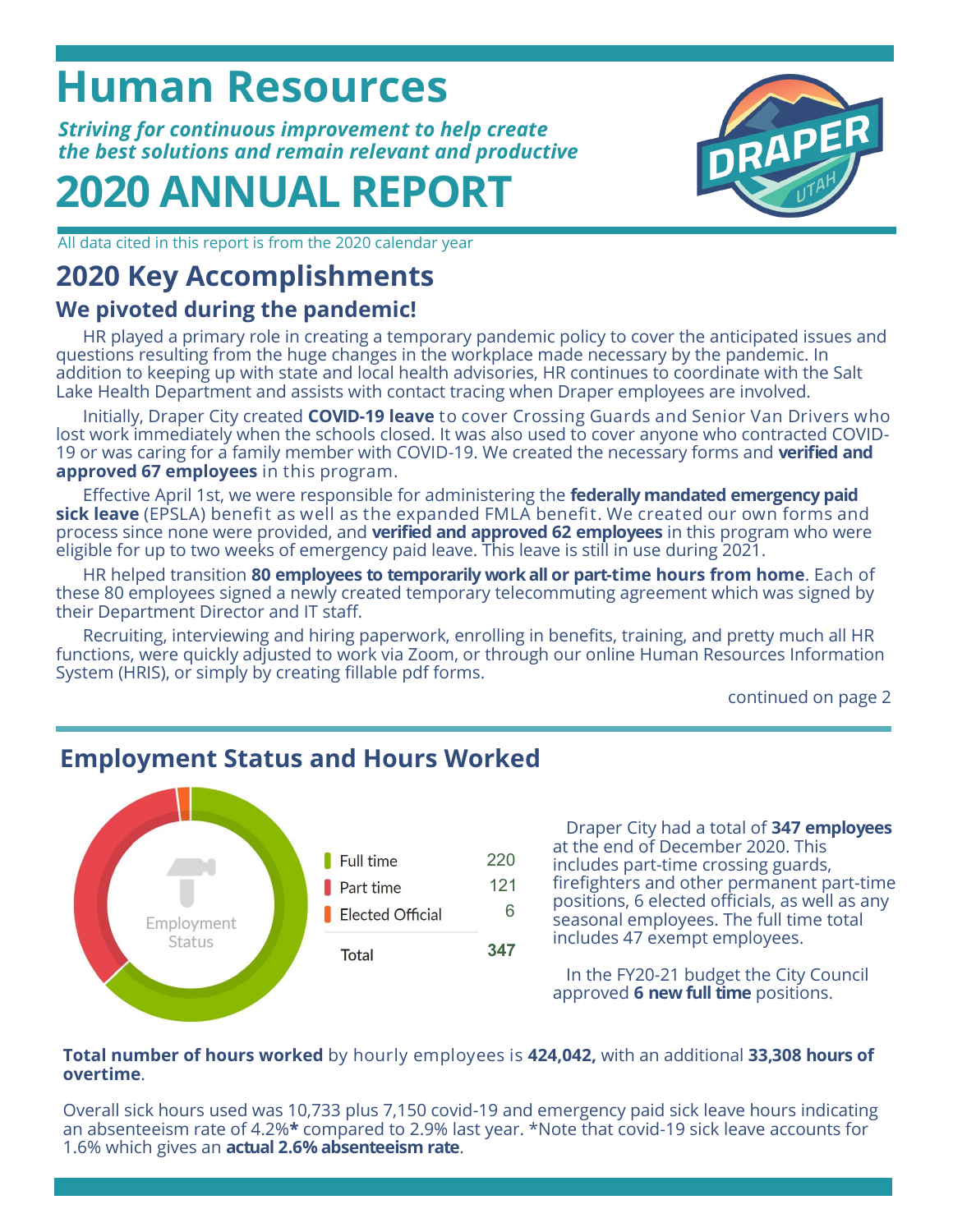#### **Key Accomplishments** continued

- HR staff received and processed **1,178 job applications** in 2020 and **hired 78 employees** (18 full time, 22 part time and 38 seasonal)
- We completed an **RFP for broker services** and have retained NFP Brokers to handle our annual renewal process. Brokers receive compensation directly from the insurance companies and not from Draper City.
- In December we worked with our current employee assistance program (EAP) to quickly put in place **specialized care and the availability of carefully vetted trauma therapists to help our first responders and their families**. The number of confidential, no-cost sessions has been increased from 5 to 15 for every member of their family, and for every new counseling request.
- HR submitted **4 personnel policy amendments** to the City Council in 2020, all of which were approved. These amendments were needed to ensure compliance with federal and state laws and to clarify and improve the administration of personnel related matters.
- Throughout the year both the federally required **random drug and alcohol testing** for CDL holders and random safety sensitive positions were tested in accordance with our personnel policy.
- **Salary surveys** for Police, Fire, Water, Parks & Recreation, and Public Works were completed using the TechNet database. In addition to pay changes, several positions were re-classified. We also participated in several studies conducted by other cities.
- HR updated and created **job descriptions** to provide accurate list of duties and responsibilities for current and new positions.
- We closely monitored around **450 criminal background checks for volunteer coaches** in the Recreation Division to ensure that every coach was eligible.
- We continue to be enrolled in a program through the State to conduct no-cost online **driver license history**  checks annually on all employees.
- Draper City is also enrolled in the **Federal Drug & Alcohol Clearinghouse for CDL holders**. Through this site we are able to get a more accurate pre-employment CDL history. As required by law, we will check each CDL holder through this system once a year.

## **Human Resources and Risk Management Staff**

Draper HR Division has two full time staff: **Hazel Dunsmore, Director** and **Kristin Cranmer, HR Generalist**. Both staff have professional HR credentials and are members of the national Society for Human Resource Management (SHRM). In order to maintain PHR and SHRM-CP credentials, HR professionals are required to obtain 60 continuing education credits every 3 years. We are able to keep up with our certifications and stay within our training budget by attending chapter meetings and other local HR related conferences. Draper also has membership in the International Public Management Association for Human Resource Professionals (IPMA-HR) which has a regional and state presence and provides valuable training and networking opportunities with other governmental HR positions. With 2 full-time HR staff we have a **ratio of 1 HR staff person per 175 employees.** The national average is 1 HR staff per 100 employees.

In June 2020, the HR and Risk Management divisions began reporting to the Assistant City Manager. In July, the legal secretary position was converted to an Executive Assistant position to support the Assistant City Manager and the divisions that position oversees. We hired **Pat Cabulagan as the full-time Risk Management Coordinator** and **Lisa Austin as the Executive Assistant**. We've been able to train them and transition the random drug screening, workers compensation, coaches background checks and vehicle accident claims into their capable hands. HR works very closely together with them on a daily basis and we consider ourselves an effective team. We appreciate the administrative and HR support Lisa provides, and the risk management experience Pat brings to his position.







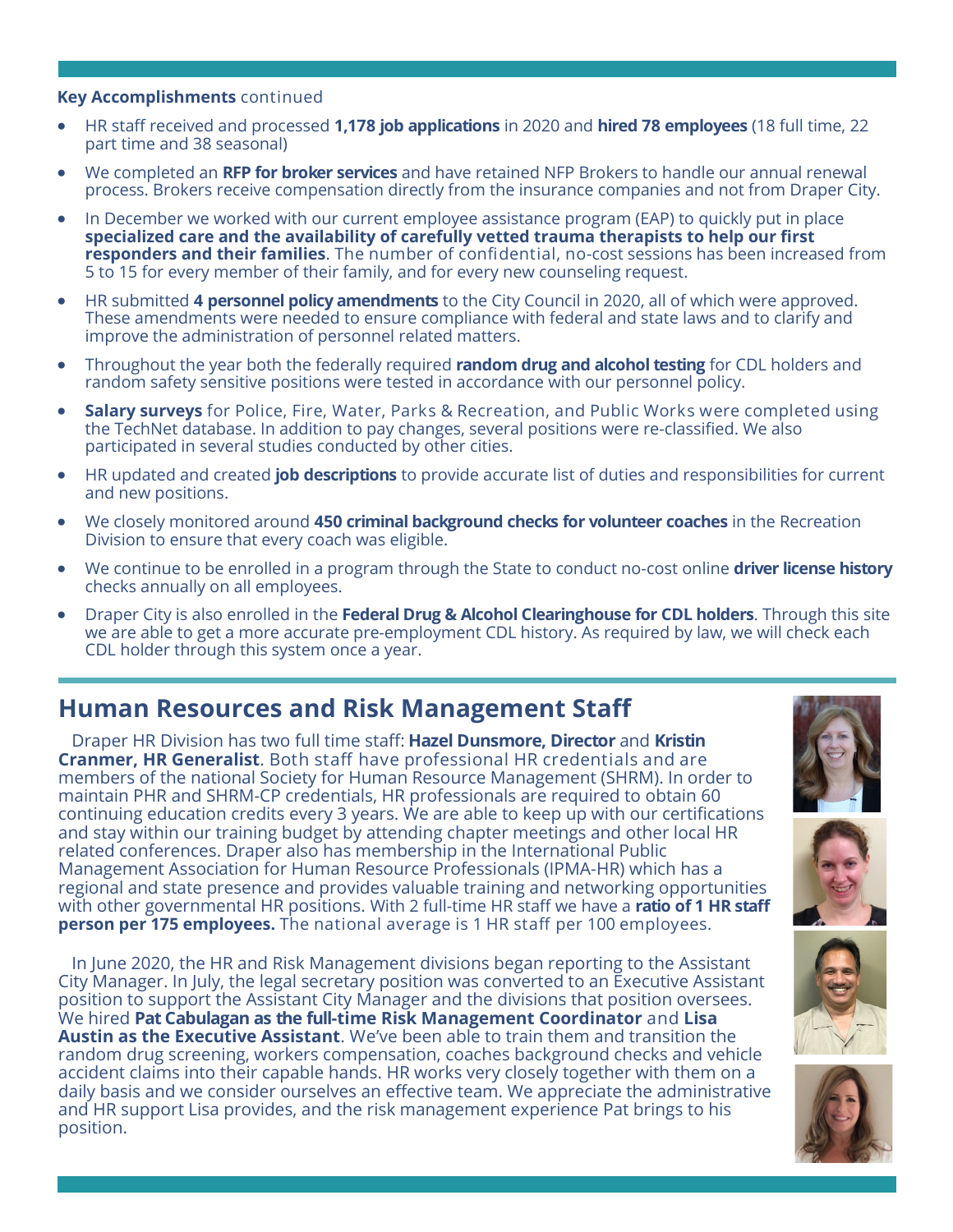### **Employee Turnover**

The **total turnover rate for full time employees was 9.1%.** This is 5 points lower than 2019. The Community Development Department had the highest employee turnover 2 years in a row. There is a lot of competition for hiring building inspectors right now, it's been one of the most difficult position to hire and retain.

Draper has been successful in raising public safety wages to compete with other cities, but still lack the ability to compete on behalf of other departments. For several years, HR has been looking in to a step system for non-public safety employees which would help Draper compete with other cities in Salt Lake County to attract and retain entry level and lateral moves in every city department.



**Employee Development** is a priority, especially focusing on those in supervisory and leadership positions. **Two supervisor/management** training sessions were held this year. In March we held a group training to review and answer questions on personnel policy, specifically the hiring process. With restrictions on meeting in groups, we utilized the URMA online training module "Ethical Behavior for Local Governments." Supervisors completed this individually during October.

**Every employee** received **annual harassment avoidance training**. This year the city subscribed to Kantola's online training system. Each employee logged in and completed "Harassment Prevention: A Common Sense Approach through Kantola training. Those in supervisory positions had additional training. We continue to train new employees as they are hired, including part-time and seasonal. The City has a zero tolerance for harassment of any kind. Our policy includes any type of harassing behavior, even if it doesn't rise to the legal definition of harassment or hostile work environment.

The **annual evaluation** is designed to encourage a focus on a joint supervisor/employee commitment to employee development, employee engagement and ultimately employee success. These annual evaluations are required by policy and are used to recommend employees for a merit increase (if approved in the budget).

**Merit increases** are awarded based on employee annual evaluations. All Police and Fire personnel met the requirements to advance to the next level of their respective step pay plans based on acceptable performance. Non public safety employees received the **3% merit** increases in December 2020.

Each supervisor meets with individual employees for a **discussion and development plan** to outline what employees are doing well and where they need to improve. Based on this discussion the employee is recommended to receive a merit increase. Per policy, these evaluations take place at least once a year.